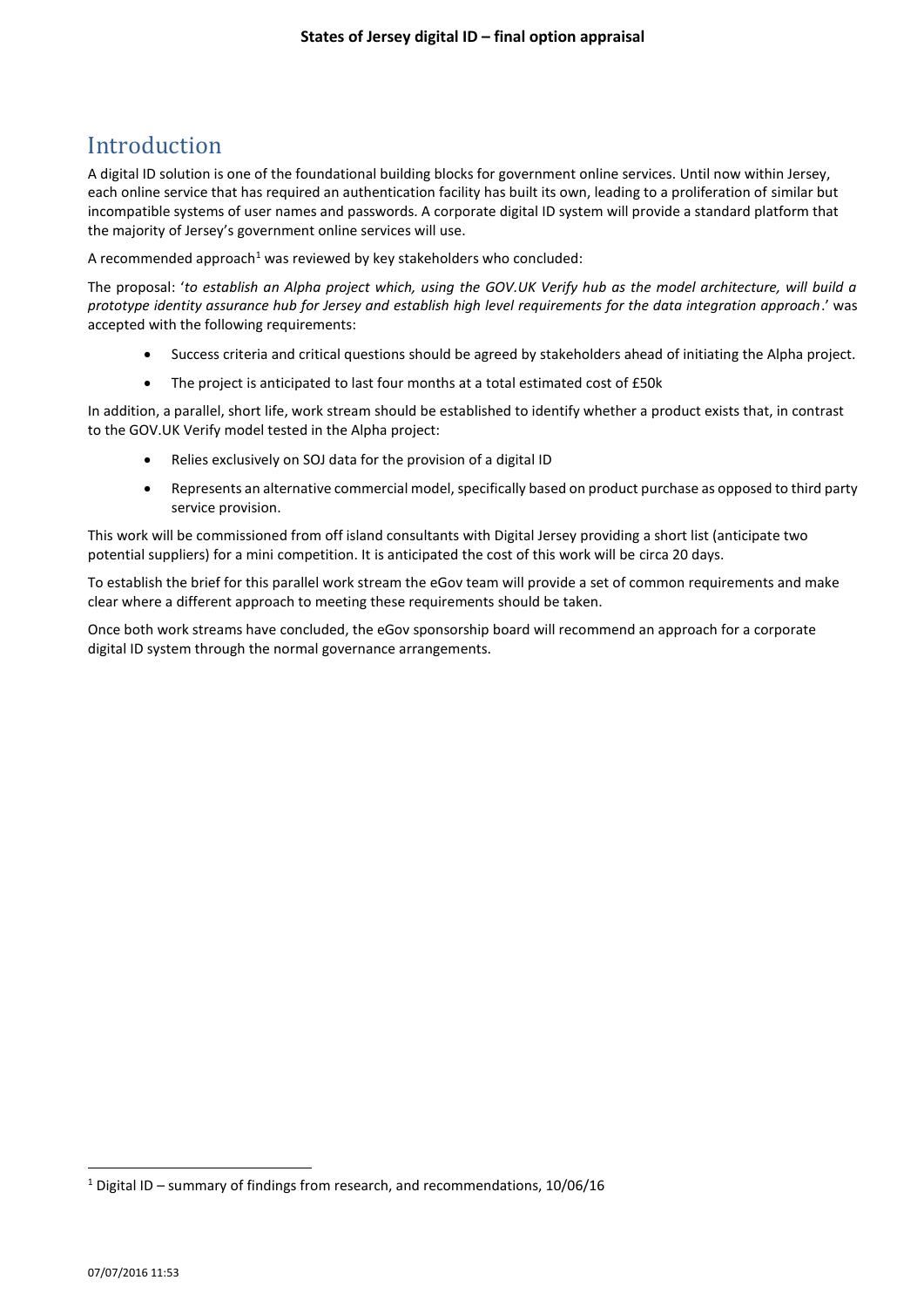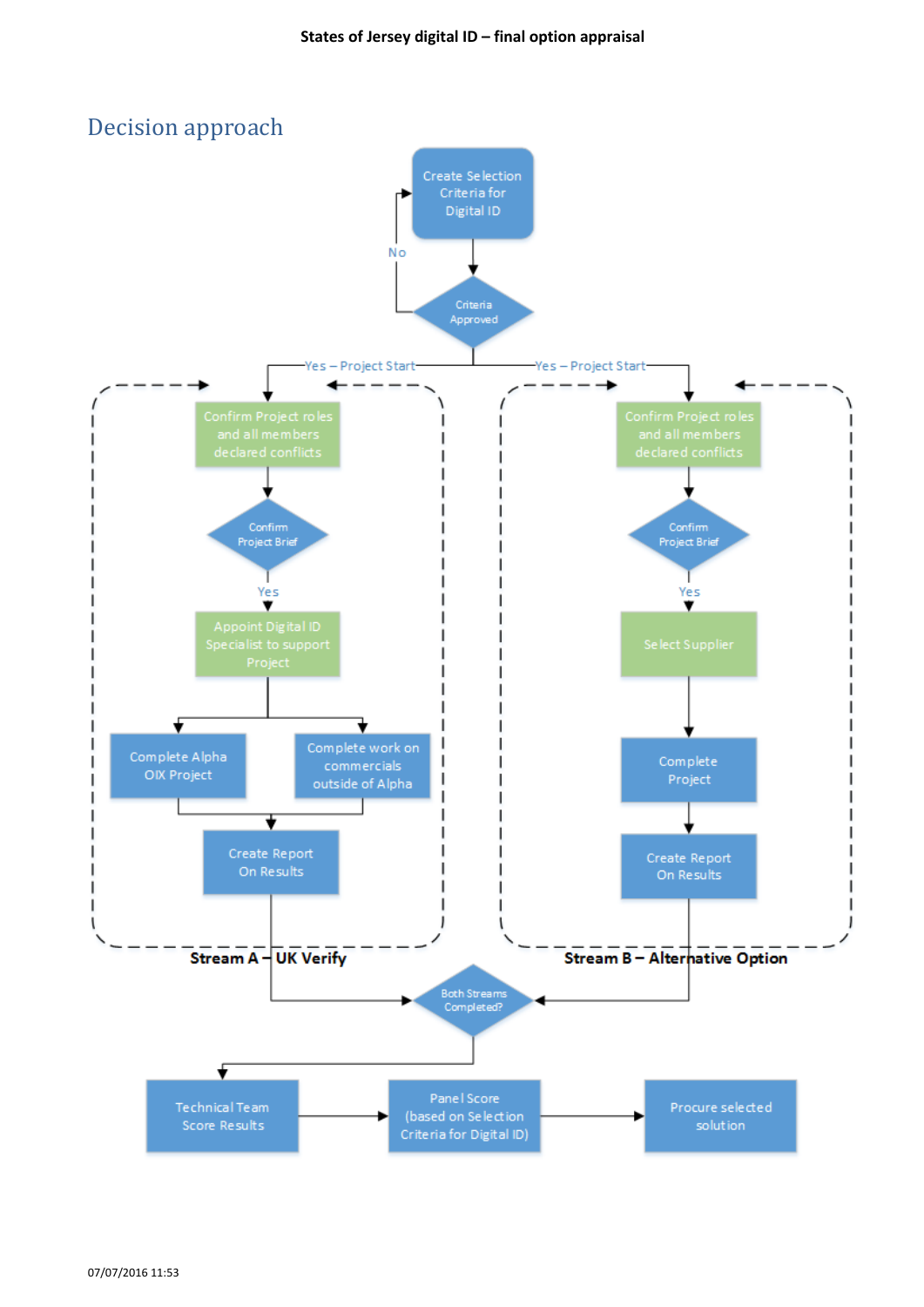## **High level requirements**

The following are the high level requirements common to the GOV.UK Verify model and any alternative(s) put forward. There are two additional criteria applicable to the alternative option(s). These are intended to address the concerns about the use of external data sources and the recurring costs inherent in the GOV.UK Verify model.

Solutions should not be put forward for consideration that cannot comply with any requirement highlighted as a 'must'.

| Ref.     | <b>Requirement</b>                                                                                                                                                                                                                                                                                                                                                                                                                                                                                     | <b>Stream A</b><br><b>UK Verify model</b> | <b>Stream B</b><br><b>New option</b>                                                                                                                                                                                                                                                                                   |
|----------|--------------------------------------------------------------------------------------------------------------------------------------------------------------------------------------------------------------------------------------------------------------------------------------------------------------------------------------------------------------------------------------------------------------------------------------------------------------------------------------------------------|-------------------------------------------|------------------------------------------------------------------------------------------------------------------------------------------------------------------------------------------------------------------------------------------------------------------------------------------------------------------------|
| 1.       | Issuance and authentication standards<br>The scheme must provide a level of assurance equivalent to at least UK GPG45 LoA2 or eIDAS 'substantial'. This must be<br>independently certified by a recognised standards body.                                                                                                                                                                                                                                                                             |                                           |                                                                                                                                                                                                                                                                                                                        |
| 2.<br>3. | Privacy by design<br>Under EU law, personal data about EU citizens must not be transferred to a country outside the EEA unless there is an<br>"adequate level of protection". Jersey will be introducing legislation equivalent to General Data Protection Regulation before<br>May 2018 to ensure that the Island's data protection regime is considered adequate. Therefore, the digital ID scheme must<br>be compliant with GDPR by the date the Jersey legislation comes into force.<br>Data usage |                                           | The use of external data,<br>particularly on a paid for basis, was                                                                                                                                                                                                                                                     |
|          | Scheme proposals must set out what data sources will be used and how they will be accessed, cleansed and governed. Any<br>legislation implications must be stated.<br>Personal data must be held within the EU. Ideally the data will be held in Jersey or the UK.<br>Any third-party use of personal data must be with the explicit consent of the data subject.<br>Creation of new stores of data, particularly if coalesced, must be risk assessed and security threats mitigated.                  |                                           | a key concern about the GOV.UK<br>Verify model raised by Digital<br>Jersey in the discovery phase.<br>Therefore, the alternative should<br>only use data held by the States of<br>Jersey and parishes.<br>If this is not possible then this must<br>be explained and the additional<br>data sources needed identified. |
| 4.       | Ongoing development<br>Best known methods for verification, authentication and management of identities will continue to evolve, and the scheme<br>must keep pace without the Jersey government needing to drive the innovation or solely fund it.                                                                                                                                                                                                                                                     |                                           |                                                                                                                                                                                                                                                                                                                        |
| 5.       | <b>Track record</b><br>The scheme must have been implemented in a fully production environment with case studies and reference sites. One of<br>the reference sites must either be a government-to-citizen solution or must demonstrate that it could be used in a public<br>sector setting.                                                                                                                                                                                                           |                                           |                                                                                                                                                                                                                                                                                                                        |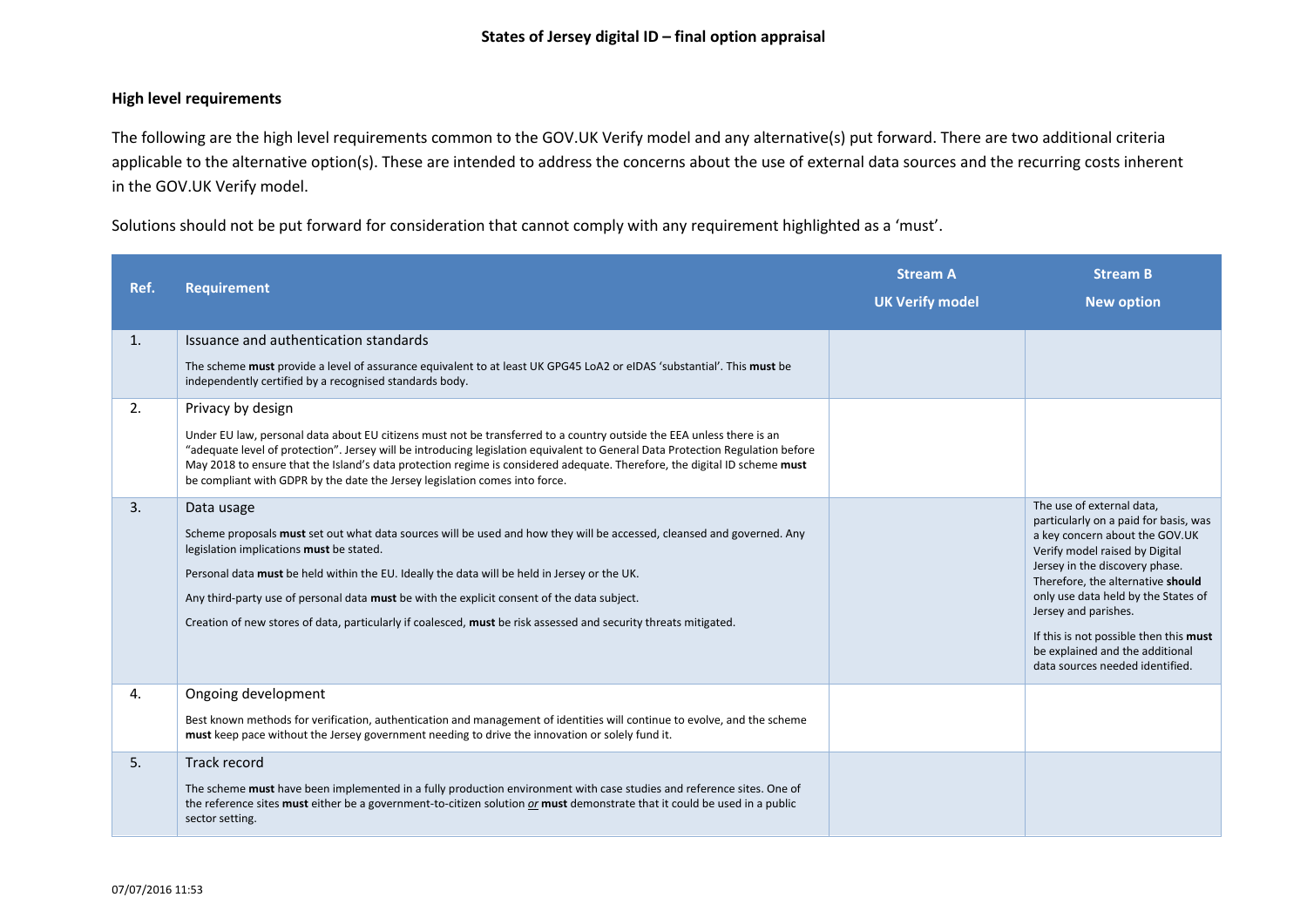| Ref. | <b>Requirement</b>                                                                                                                                                                                                                                                                                                                                                                                                                                                                                                                                                        | <b>Stream A</b><br><b>UK Verify model</b> | <b>Stream B</b><br><b>New option</b>                                                                                                                                                                                                                                                                                   |
|------|---------------------------------------------------------------------------------------------------------------------------------------------------------------------------------------------------------------------------------------------------------------------------------------------------------------------------------------------------------------------------------------------------------------------------------------------------------------------------------------------------------------------------------------------------------------------------|-------------------------------------------|------------------------------------------------------------------------------------------------------------------------------------------------------------------------------------------------------------------------------------------------------------------------------------------------------------------------|
| 6.   | Scale                                                                                                                                                                                                                                                                                                                                                                                                                                                                                                                                                                     |                                           |                                                                                                                                                                                                                                                                                                                        |
|      | The solution must be practical and viable for Jersey, with 125,000 potential users of government services.                                                                                                                                                                                                                                                                                                                                                                                                                                                                |                                           |                                                                                                                                                                                                                                                                                                                        |
| 7.   | Commercial model<br>The annual cost of the scheme over a five-year period must be estimated (based on a user take-up model to be agreed). This<br>must include the cost to Jersey of initial and ongoing development, implementation, independent assessment against<br>standards, initial and ongoing verification, issuance of identities, integration, initial and ongoing security, ongoing<br>management and support (including helpdesk etc.). States of Jersey staff costs must be included and calculated with<br>reference to the Jersey civil service payscale. |                                           | During the discovery phase a key<br>concern of Digital Jersey regarding<br>the GOV.UK Verify model was the<br>ongoing cost to government in a<br>scheme where the service is<br>provided by commercial third-<br>parties.<br>Therefore the alternative option<br>should propose a capital model<br>based on a product. |
| 8.   | Demographic coverage of residents                                                                                                                                                                                                                                                                                                                                                                                                                                                                                                                                         |                                           |                                                                                                                                                                                                                                                                                                                        |
|      | The scheme must be able to verify the identity of 90% of the adult population of Jersey (including residents of other<br>nationalities) by the time it is fully live. The scheme should also provide a means to verify the identities of young people aged<br>15-17 for the purposes of voter registration.                                                                                                                                                                                                                                                               |                                           |                                                                                                                                                                                                                                                                                                                        |
| 9.   | Non-residents                                                                                                                                                                                                                                                                                                                                                                                                                                                                                                                                                             |                                           |                                                                                                                                                                                                                                                                                                                        |
|      | There are a material number of non-resident customers of the States of Jersey e.g. 40% (12,000) of pensioners are non-<br>resident. The scheme must be able to verify the identities of at least 75% of those non-residents within 12 months of being<br>fully live.                                                                                                                                                                                                                                                                                                      |                                           |                                                                                                                                                                                                                                                                                                                        |
|      | The solution should also be able to verify the identities of newcomers to the Island from EU countries.                                                                                                                                                                                                                                                                                                                                                                                                                                                                   |                                           |                                                                                                                                                                                                                                                                                                                        |
| 10.  | Credential management                                                                                                                                                                                                                                                                                                                                                                                                                                                                                                                                                     |                                           |                                                                                                                                                                                                                                                                                                                        |
|      | The solution must comply with GPG44 or equivalent specification for the management of credentials e.g. two factor<br>authentication.                                                                                                                                                                                                                                                                                                                                                                                                                                      |                                           |                                                                                                                                                                                                                                                                                                                        |
| 11.  | Potential for interoperability                                                                                                                                                                                                                                                                                                                                                                                                                                                                                                                                            |                                           |                                                                                                                                                                                                                                                                                                                        |
|      | The Jersey scheme must provide a roadmap for potential future interoperability with the UK and EU digital identity schemes.                                                                                                                                                                                                                                                                                                                                                                                                                                               |                                           |                                                                                                                                                                                                                                                                                                                        |
| 12.  | Private sector reuse                                                                                                                                                                                                                                                                                                                                                                                                                                                                                                                                                      |                                           |                                                                                                                                                                                                                                                                                                                        |
|      | The solution could form the basis for cross-industry interoperability e.g. by Jersey's finance industry as a means to improve<br>the customer experience of, and costs to business of, customer onboarding.                                                                                                                                                                                                                                                                                                                                                               |                                           |                                                                                                                                                                                                                                                                                                                        |